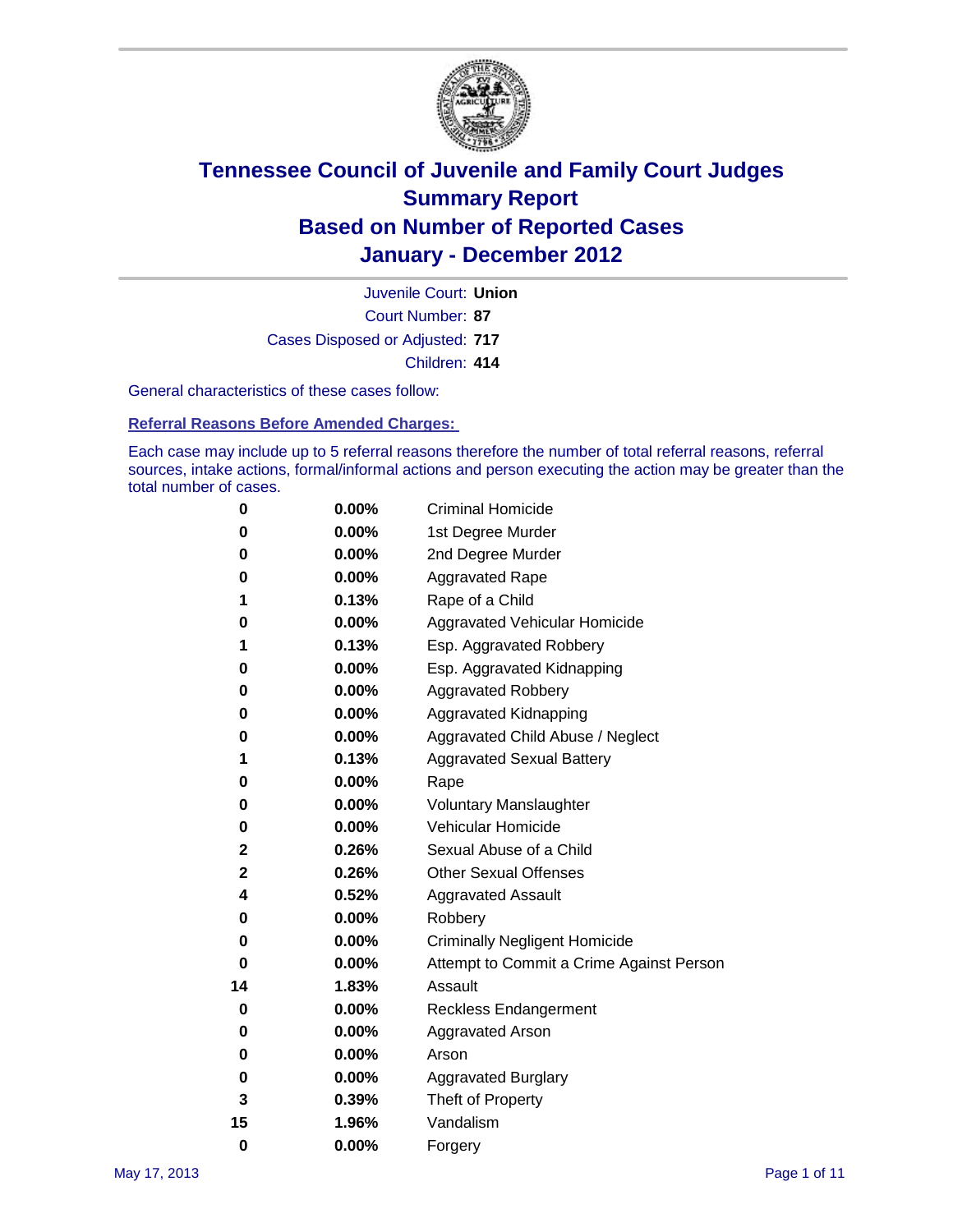

Court Number: **87** Juvenile Court: **Union** Cases Disposed or Adjusted: **717** Children: **414**

#### **Referral Reasons Before Amended Charges:**

Each case may include up to 5 referral reasons therefore the number of total referral reasons, referral sources, intake actions, formal/informal actions and person executing the action may be greater than the total number of cases.

| 0            | 0.00%    | <b>Worthless Checks</b>                                     |
|--------------|----------|-------------------------------------------------------------|
| 0            | 0.00%    | Illegal Possession / Fraudulent Use of Credit / Debit Cards |
| $\mathbf{2}$ | 0.26%    | <b>Burglary</b>                                             |
| 0            | 0.00%    | Unauthorized Use of a Vehicle                               |
| 0            | $0.00\%$ | <b>Cruelty to Animals</b>                                   |
| 0            | 0.00%    | Sale of Controlled Substances                               |
| 0            | $0.00\%$ | <b>Other Drug Offenses</b>                                  |
| 5            | 0.65%    | <b>Possession of Controlled Substances</b>                  |
| 0            | 0.00%    | <b>Criminal Attempt</b>                                     |
| 1            | 0.13%    | Carrying Weapons on School Property                         |
| 0            | 0.00%    | Unlawful Carrying / Possession of a Weapon                  |
| 1            | 0.13%    | <b>Evading Arrest</b>                                       |
| 0            | $0.00\%$ | Escape                                                      |
| 1            | 0.13%    | Driving Under Influence (DUI)                               |
| 26           | 3.40%    | Possession / Consumption of Alcohol                         |
| 0            | 0.00%    | Resisting Stop, Frisk, Halt, Arrest or Search               |
| 0            | $0.00\%$ | <b>Aggravated Criminal Trespass</b>                         |
| 1            | 0.13%    | Harassment                                                  |
| 1            | 0.13%    | Failure to Appear                                           |
| 0            | 0.00%    | Filing a False Police Report                                |
| 0            | 0.00%    | Criminal Impersonation                                      |
| 13           | 1.70%    | <b>Disorderly Conduct</b>                                   |
| 0            | 0.00%    | <b>Criminal Trespass</b>                                    |
| 0            | $0.00\%$ | <b>Public Intoxication</b>                                  |
| 0            | $0.00\%$ | Gambling                                                    |
| 33           | 4.32%    | Traffic                                                     |
| 0            | $0.00\%$ | <b>Local Ordinances</b>                                     |
| 0            | 0.00%    | Violation of Wildlife Regulations                           |
| 0            | $0.00\%$ | Contempt of Court                                           |
| 8            | 1.05%    | Violation of Probation                                      |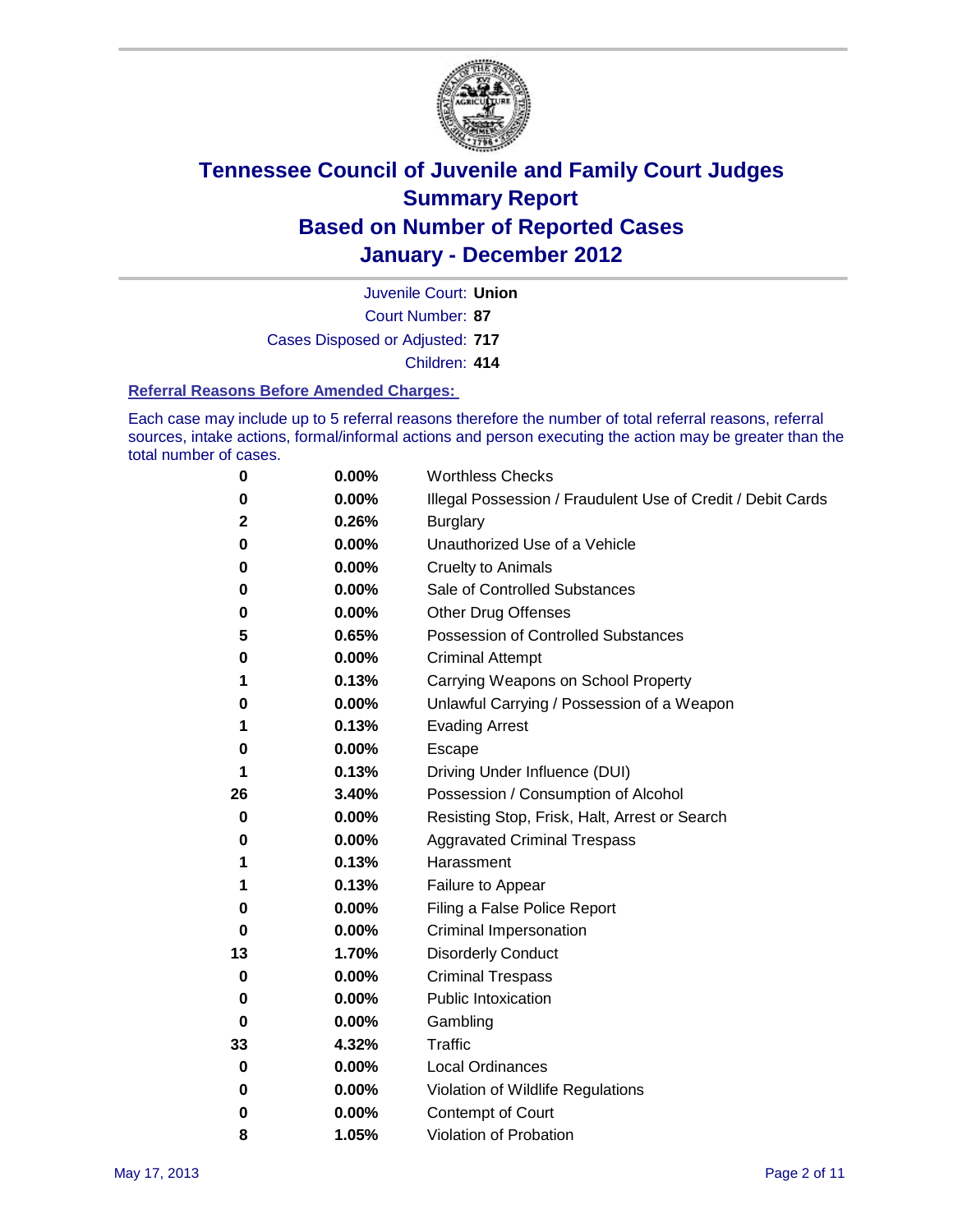

Court Number: **87** Juvenile Court: **Union** Cases Disposed or Adjusted: **717** Children: **414**

#### **Referral Reasons Before Amended Charges:**

Each case may include up to 5 referral reasons therefore the number of total referral reasons, referral sources, intake actions, formal/informal actions and person executing the action may be greater than the total number of cases.

| 764          | 100.00%        | <b>Total Referrals</b>                 |
|--------------|----------------|----------------------------------------|
| 19           | 2.49%          | Other                                  |
| 0            | 0.00%          | <b>Consent to Marry</b>                |
| 0            | 0.00%          | <b>Request for Medical Treatment</b>   |
| 1            | 0.13%          | <b>Child Support</b>                   |
| 0            | 0.00%          | Paternity / Legitimation               |
| 22           | 2.88%          | Visitation                             |
| 95           | 12.43%         | Custody                                |
| 198          | 25.92%         | <b>Foster Care Review</b>              |
| 0            | 0.00%          | <b>Administrative Review</b>           |
| 186          | 24.35%         | <b>Judicial Review</b>                 |
| 0            | 0.00%          | Violation of Informal Adjustment       |
| $\bf{0}$     | 0.00%          | <b>Violation of Pretrial Diversion</b> |
| 23           | 3.01%          | <b>Termination of Parental Rights</b>  |
| 46           | 6.02%          | Dependency / Neglect                   |
| $\mathbf{2}$ | 0.26%          | <b>Physically Abused Child</b>         |
| 7            | 0.92%          | <b>Sexually Abused Child</b>           |
| 0            | 0.00%          | Violation of Curfew                    |
| 1            | 0.13%          | Violation of a Valid Court Order       |
| 6            | 0.79%          | Possession of Tobacco Products         |
| 0            | 0.00%          | Out-of-State Runaway                   |
| 5            | 0.65%          | In-State Runaway                       |
| 6<br>12      | 0.79%<br>1.57% | <b>Unruly Behavior</b><br>Truancy      |
|              |                |                                        |
| 0            | 0.00%          | Violation of Aftercare                 |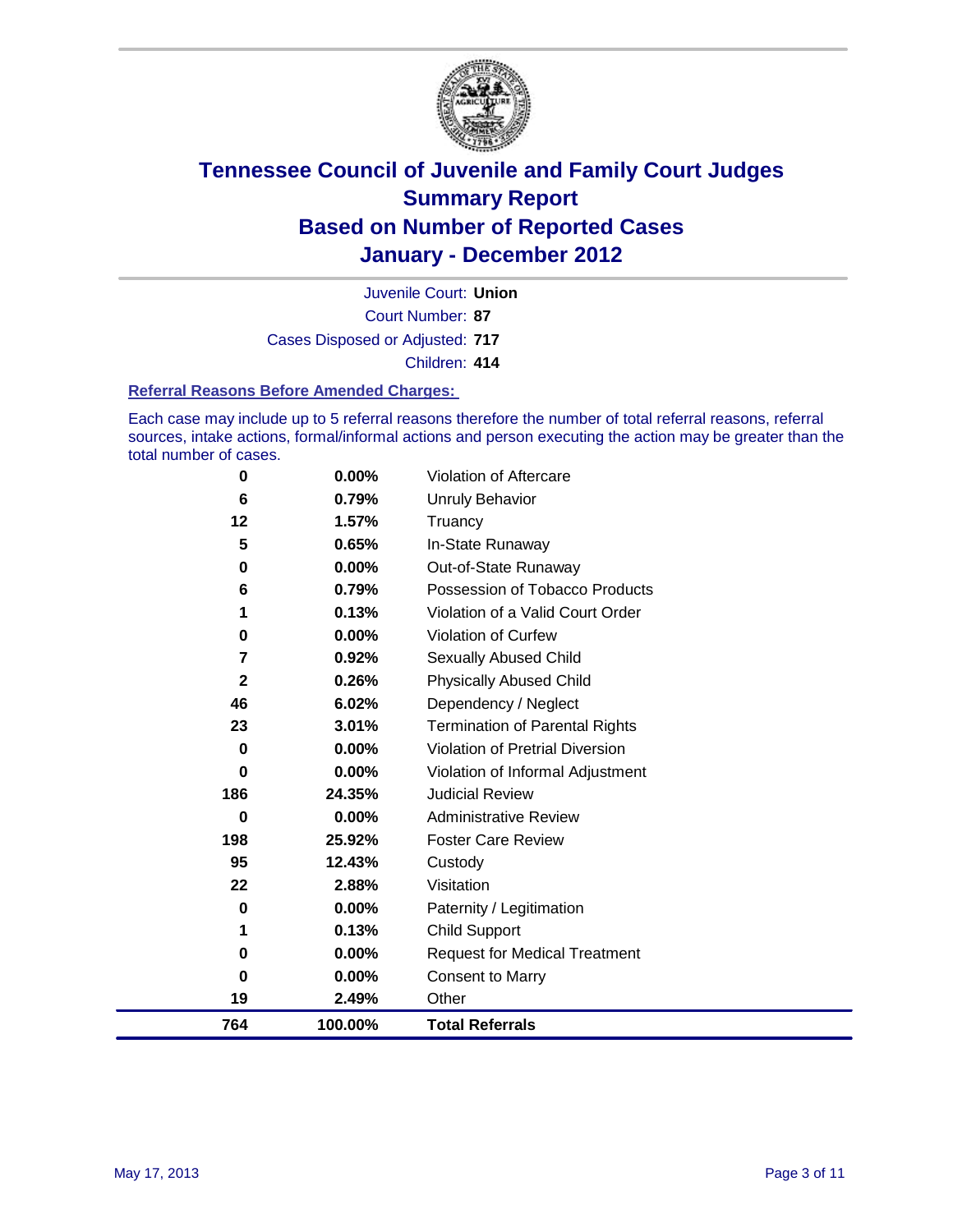

|                            | Juvenile Court: Union           |                                   |  |  |
|----------------------------|---------------------------------|-----------------------------------|--|--|
|                            | Court Number: 87                |                                   |  |  |
|                            | Cases Disposed or Adjusted: 717 |                                   |  |  |
|                            |                                 | Children: 414                     |  |  |
| <b>Referral Sources: 1</b> |                                 |                                   |  |  |
| 132                        | 17.28%                          | <b>Law Enforcement</b>            |  |  |
| 41                         | 5.37%                           | Parents                           |  |  |
| 37                         | 4.84%                           | <b>Relatives</b>                  |  |  |
| $\bf{0}$                   | 0.00%                           | Self                              |  |  |
| 12                         | 1.57%                           | School                            |  |  |
| 5                          | 0.65%                           | <b>CSA</b>                        |  |  |
| 372                        | 48.69%                          | <b>DCS</b>                        |  |  |
| 0                          | 0.00%                           | <b>Other State Department</b>     |  |  |
| 1                          | 0.13%                           | <b>District Attorney's Office</b> |  |  |
| 160                        | 20.94%                          | <b>Court Staff</b>                |  |  |
| 0                          | 0.00%                           | Social Agency                     |  |  |
| 0                          | 0.00%                           | <b>Other Court</b>                |  |  |
| 0                          | 0.00%                           | Victim                            |  |  |
| 0                          | 0.00%                           | Child & Parent                    |  |  |
| 0                          | 0.00%                           | Hospital                          |  |  |
| 0                          | 0.00%                           | Unknown                           |  |  |
| 4                          | 0.52%                           | Other                             |  |  |
| 764                        | 100.00%                         | <b>Total Referral Sources</b>     |  |  |
|                            |                                 |                                   |  |  |

### **Age of Child at Referral: 2**

| 414 | 100.00%  | <b>Total Child Count</b> |
|-----|----------|--------------------------|
| 0   | 0.00%    | <b>Unknown</b>           |
| 0   | $0.00\%$ | Ages 19 and Over         |
| 41  | 9.90%    | Ages 17 through 18       |
| 83  | 20.05%   | Ages 15 through 16       |
| 60  | 14.49%   | Ages 13 through 14       |
| 20  | 4.83%    | Ages 11 through 12       |
| 210 | 50.72%   | Ages 10 and Under        |
|     |          |                          |

<sup>1</sup> If different than number of Referral Reasons (764), verify accuracy of your court's data.

<sup>2</sup> One child could be counted in multiple categories, verify accuracy of your court's data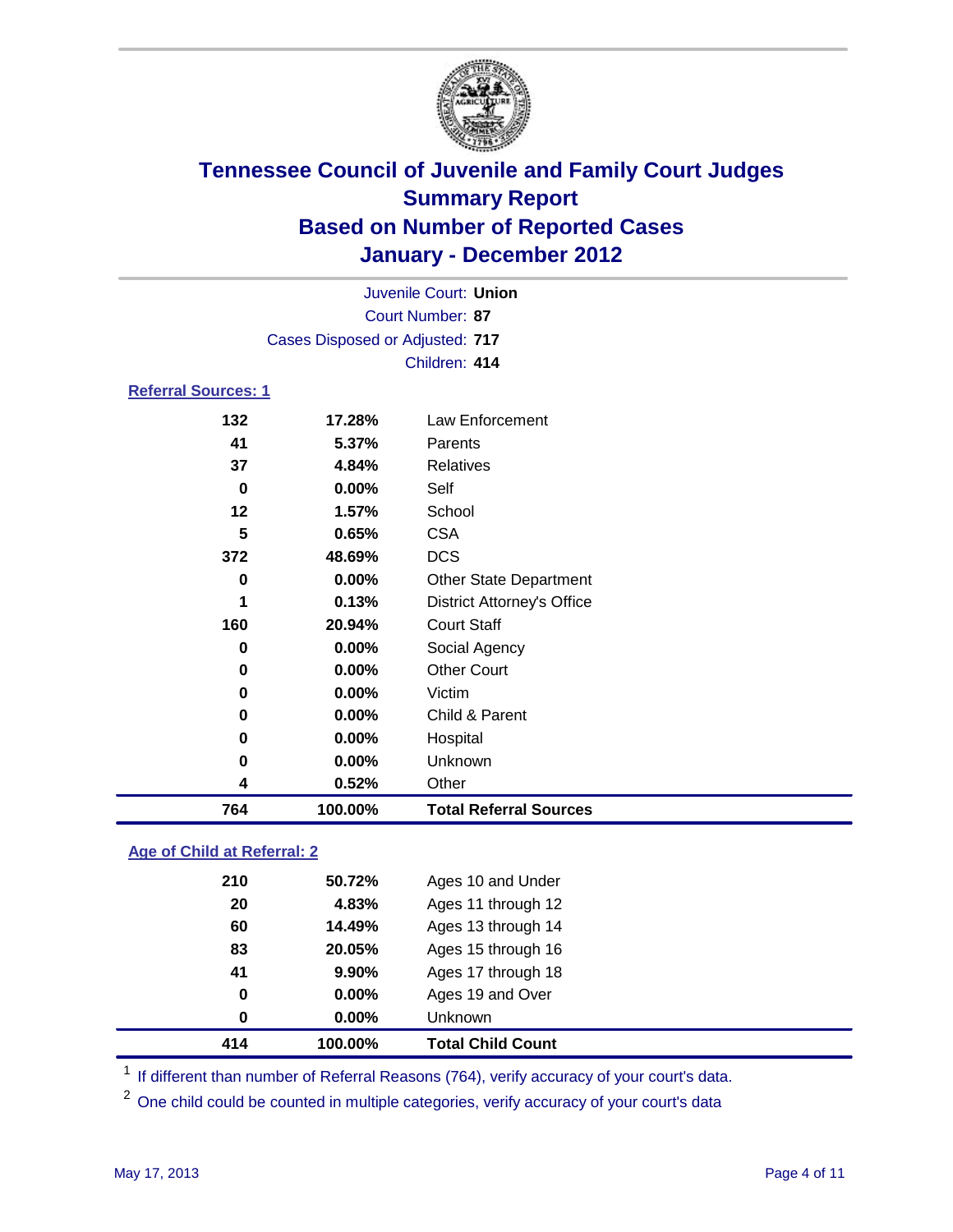

| Juvenile Court: Union                   |                                     |                          |  |  |
|-----------------------------------------|-------------------------------------|--------------------------|--|--|
| Court Number: 87                        |                                     |                          |  |  |
|                                         | Cases Disposed or Adjusted: 717     |                          |  |  |
|                                         |                                     | Children: 414            |  |  |
| Sex of Child: 1                         |                                     |                          |  |  |
| 234                                     | 56.52%                              | Male                     |  |  |
| 180                                     | 43.48%                              | Female                   |  |  |
| $\mathbf 0$                             | 0.00%                               | Unknown                  |  |  |
| 414                                     | 100.00%                             | <b>Total Child Count</b> |  |  |
| Race of Child: 1                        |                                     |                          |  |  |
| 410                                     | 99.03%                              | White                    |  |  |
| 4                                       | 0.97%                               | African American         |  |  |
| 0                                       | 0.00%                               | Native American          |  |  |
| $\mathbf 0$                             | 0.00%                               | Asian                    |  |  |
| 0                                       | 0.00%                               | Mixed                    |  |  |
| $\mathbf 0$                             | 0.00%                               | Unknown                  |  |  |
| 414                                     | 100.00%                             | <b>Total Child Count</b> |  |  |
| <b>Hispanic Origin: 1</b>               |                                     |                          |  |  |
| 3                                       | 0.72%                               | Yes                      |  |  |
| 411                                     | 99.28%                              | No                       |  |  |
| $\mathbf 0$                             | 0.00%                               | Unknown                  |  |  |
| 414                                     | 100.00%                             | <b>Total Child Count</b> |  |  |
| <b>School Enrollment of Children: 1</b> |                                     |                          |  |  |
| 267                                     | 64.49%                              | Yes                      |  |  |
| 120                                     | 28.99%                              | No                       |  |  |
| 27                                      | 6.52%                               | Unknown                  |  |  |
| 414                                     | 100.00%<br><b>Total Child Count</b> |                          |  |  |

One child could be counted in multiple categories, verify accuracy of your court's data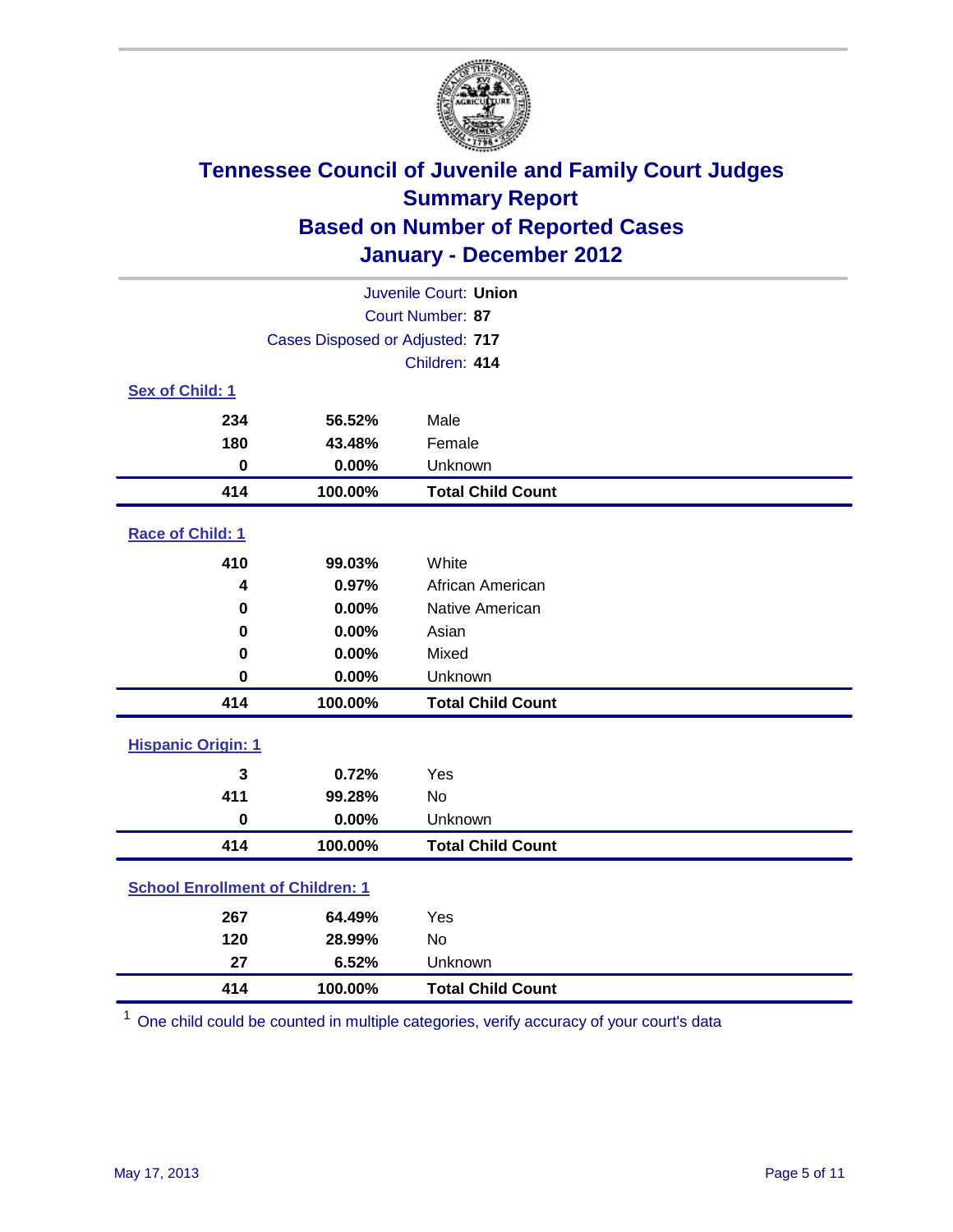

Court Number: **87** Juvenile Court: **Union** Cases Disposed or Adjusted: **717** Children: **414 Living Arrangement of Child at Time of Referral: 1 12.80%** With Both Biological Parents

| 414 | 100.00%  | <b>Total Child Count</b>   |
|-----|----------|----------------------------|
| 3   | 0.72%    | Other                      |
| 17  | 4.11%    | Unknown                    |
| 0   | $0.00\%$ | Independent                |
| 0   | $0.00\%$ | In an Institution          |
| 2   | 0.48%    | In a Residential Center    |
| 0   | $0.00\%$ | In a Group Home            |
| 91  | 21.98%   | <b>With Foster Family</b>  |
| 3   | 0.72%    | With Adoptive Parents      |
| 91  | 21.98%   | <b>With Relatives</b>      |
| 52  | 12.56%   | With Father                |
| 88  | 21.26%   | <b>With Mother</b>         |
| 9   | 2.17%    | With Mother and Stepfather |
| 5   | 1.21%    | With Father and Stepmother |

### **Type of Detention: 2**

| 717 | 100.00%               |                      | <b>Total Detention Count</b> |
|-----|-----------------------|----------------------|------------------------------|
|     | 0.00%<br>$\bf{0}$     | Other                |                              |
| 714 | 99.58%                | Does Not Apply       |                              |
|     | 0.14%<br>1            | Unknown              |                              |
|     | $0.00\%$<br>0         | Psychiatric Hospital |                              |
|     | 0.00%<br>0            | Jail - No Separation |                              |
|     | 0<br>$0.00\%$         |                      | Jail - Partial Separation    |
|     | $0.00\%$<br>0         |                      | Jail - Complete Separation   |
|     | 0.28%<br>$\mathbf{2}$ |                      | Juvenile Detention Facility  |
|     | $0.00\%$<br>0         |                      | Non-Secure Placement         |
|     |                       |                      |                              |

<sup>1</sup> One child could be counted in multiple categories, verify accuracy of your court's data

<sup>2</sup> If different than number of Cases (717) verify accuracy of your court's data.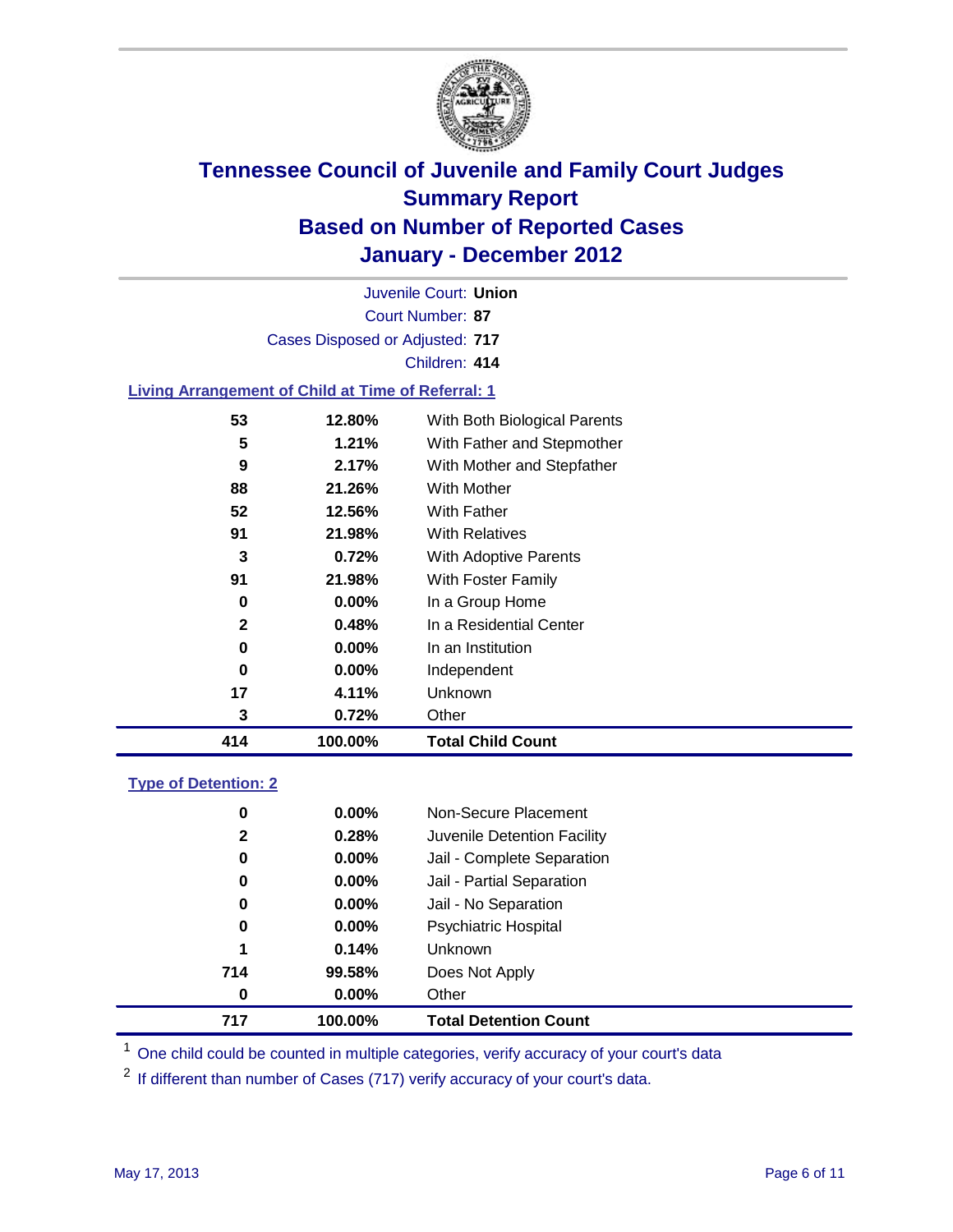

| Juvenile Court: Union                              |                                               |                                     |  |  |
|----------------------------------------------------|-----------------------------------------------|-------------------------------------|--|--|
|                                                    | Court Number: 87                              |                                     |  |  |
|                                                    | Cases Disposed or Adjusted: 717               |                                     |  |  |
|                                                    |                                               | Children: 414                       |  |  |
| <b>Placement After Secure Detention Hearing: 1</b> |                                               |                                     |  |  |
| 1                                                  | 0.14%<br>Returned to Prior Living Arrangement |                                     |  |  |
| 0                                                  | 0.00%                                         | Juvenile Detention Facility         |  |  |
| 0                                                  | 0.00%                                         | Jail                                |  |  |
| 0                                                  | 0.00%                                         | Shelter / Group Home                |  |  |
| 0                                                  | 0.00%                                         | <b>Foster Family Home</b>           |  |  |
| 1                                                  | 0.14%                                         | Psychiatric Hospital                |  |  |
| $\mathbf{2}$                                       | 0.28%                                         | Unknown                             |  |  |
| 713                                                | 99.44%                                        | Does Not Apply                      |  |  |
| $\mathbf 0$                                        | 0.00%                                         | Other                               |  |  |
| 717                                                | 100.00%                                       | <b>Total Placement Count</b>        |  |  |
|                                                    |                                               |                                     |  |  |
| <b>Intake Actions: 2</b>                           |                                               |                                     |  |  |
| 286                                                | 37.43%                                        | <b>Petition Filed</b>               |  |  |
| 17                                                 | 2.23%                                         | <b>Motion Filed</b>                 |  |  |
| 17                                                 | 2.23%                                         | <b>Citation Processed</b>           |  |  |
| $\bf{0}$                                           | 0.00%                                         | Notification of Paternity Processed |  |  |
| 222                                                | 29.06%                                        | Scheduling of Judicial Review       |  |  |
| $\bf{0}$                                           | 0.00%                                         | Scheduling of Administrative Review |  |  |
| 210                                                | 27.49%                                        | Scheduling of Foster Care Review    |  |  |
| 0                                                  | 0.00%                                         | Unknown                             |  |  |
| 2                                                  | 0.26%                                         | Does Not Apply                      |  |  |
| 10                                                 | 1.31%                                         | Other                               |  |  |
| 764                                                | 100.00%                                       | <b>Total Intake Count</b>           |  |  |

<sup>1</sup> If different than number of Cases (717) verify accuracy of your court's data.

<sup>2</sup> If different than number of Referral Reasons (764), verify accuracy of your court's data.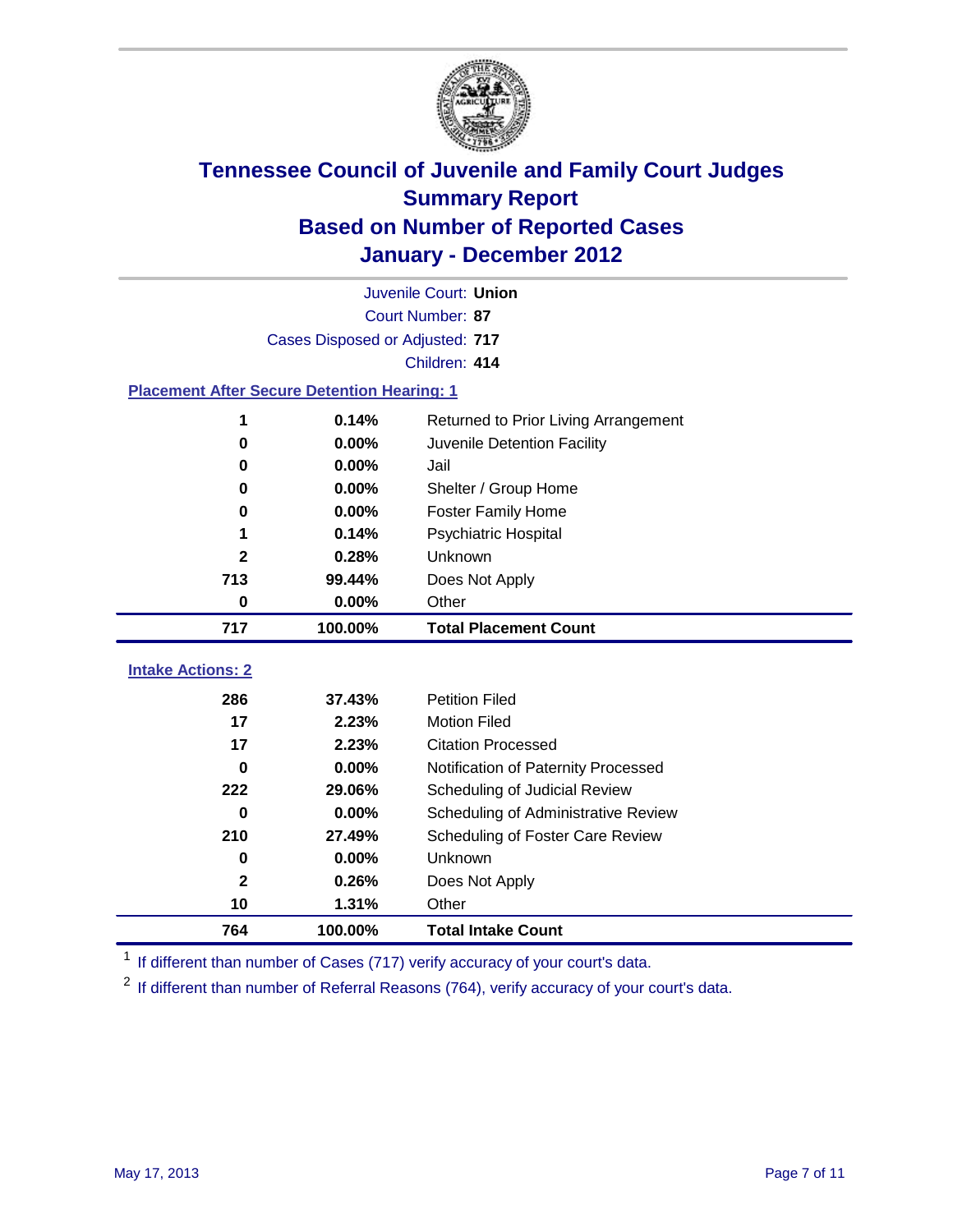

Court Number: **87** Juvenile Court: **Union** Cases Disposed or Adjusted: **717** Children: **414**

#### **Last Grade Completed by Child: 1**

| 121                                     | 29.23%  | Too Young for School         |  |
|-----------------------------------------|---------|------------------------------|--|
| 0                                       | 0.00%   | Preschool                    |  |
| 16                                      | 3.86%   | Kindergarten                 |  |
| 18                                      | 4.35%   | 1st Grade                    |  |
| 13                                      | 3.14%   | 2nd Grade                    |  |
| 8                                       | 1.93%   | 3rd Grade                    |  |
| 9                                       | 2.17%   | 4th Grade                    |  |
| 13                                      | 3.14%   | 5th Grade                    |  |
| 8                                       | 1.93%   | 6th Grade                    |  |
| 9                                       | 2.17%   | 7th Grade                    |  |
| 24                                      | 5.80%   | 8th Grade                    |  |
| 21                                      | 5.07%   | 9th Grade                    |  |
| 42                                      | 10.14%  | 10th Grade                   |  |
| 36                                      | 8.70%   | 11th Grade                   |  |
| 3                                       | 0.72%   | 12th Grade                   |  |
| 0                                       | 0.00%   | Non-Graded Special Ed        |  |
| 1                                       | 0.24%   | <b>GED</b>                   |  |
| 0                                       | 0.00%   | Graduated                    |  |
| 0                                       | 0.00%   | <b>Never Attended School</b> |  |
| 70                                      | 16.91%  | Unknown                      |  |
| $\mathbf{2}$                            | 0.48%   | Other                        |  |
| 414                                     | 100.00% | <b>Total Child Count</b>     |  |
| <b>Enrolled in Special Education: 1</b> |         |                              |  |

| 414 | 100.00% | <b>Total Child Count</b> |  |
|-----|---------|--------------------------|--|
| 85  | 20.53%  | <b>Unknown</b>           |  |
| 328 | 79.23%  | No                       |  |
|     | 0.24%   | Yes                      |  |
|     |         |                          |  |

One child could be counted in multiple categories, verify accuracy of your court's data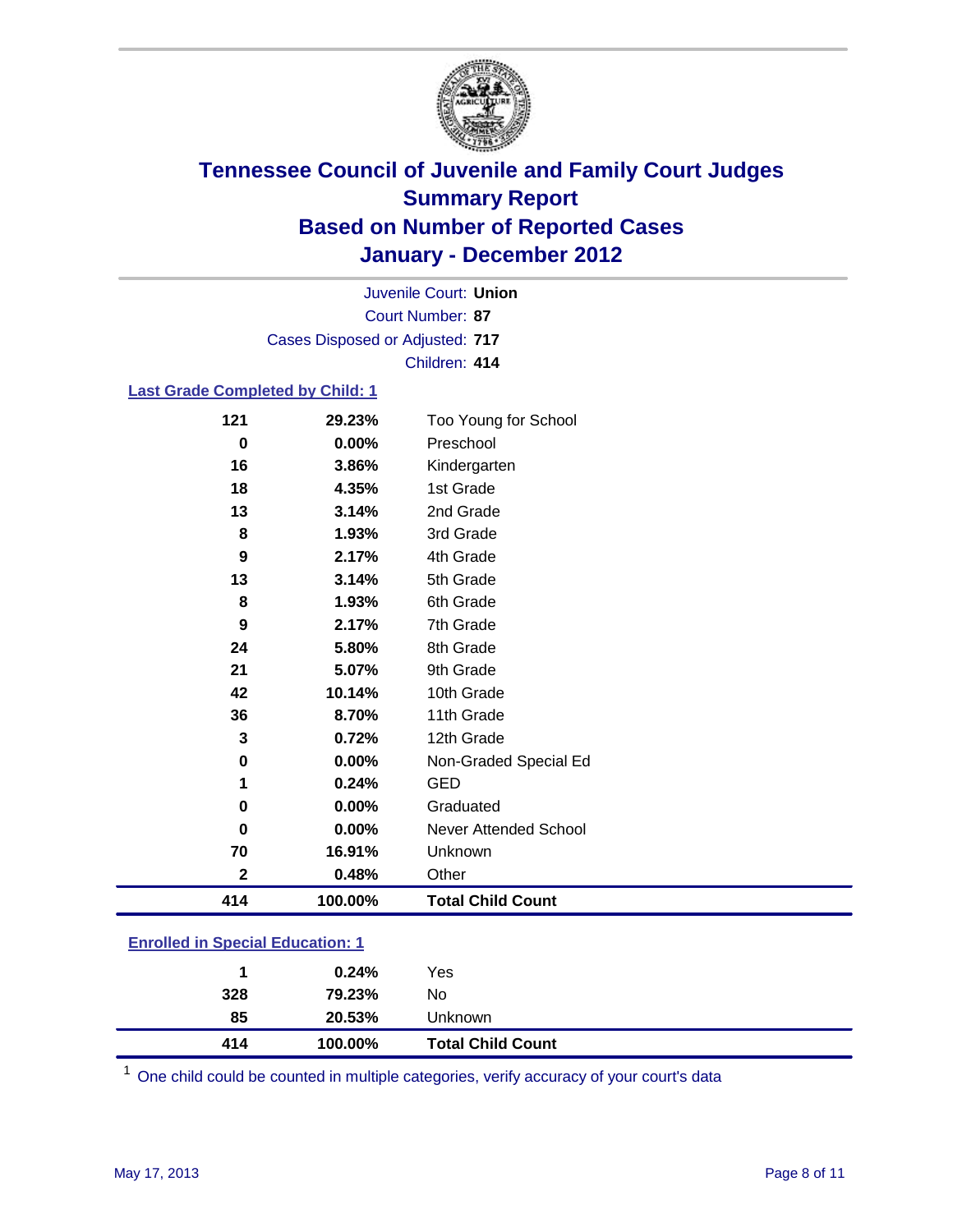

| Juvenile Court: Union        |                                 |                           |  |  |
|------------------------------|---------------------------------|---------------------------|--|--|
|                              | Court Number: 87                |                           |  |  |
|                              | Cases Disposed or Adjusted: 717 |                           |  |  |
|                              |                                 | Children: 414             |  |  |
| <b>Action Executed By: 1</b> |                                 |                           |  |  |
| 762                          | 99.74%                          | Judge                     |  |  |
| $\mathbf{2}$                 | 0.26%                           | Magistrate                |  |  |
| 0                            | $0.00\%$                        | <b>YSO</b>                |  |  |
| 0                            | $0.00\%$                        | Other                     |  |  |
| 0                            | $0.00\%$                        | Unknown                   |  |  |
| 764                          | 100.00%                         | <b>Total Action Count</b> |  |  |

### **Formal / Informal Actions: 1**

| 41       | 5.37%    | Dismissed                                        |
|----------|----------|--------------------------------------------------|
| 57       | 7.46%    | Retired / Nolle Prosequi                         |
| 27       | 3.53%    | <b>Complaint Substantiated Delinquent</b>        |
| 3        | 0.39%    | <b>Complaint Substantiated Status Offender</b>   |
| 55       | 7.20%    | <b>Complaint Substantiated Dependent/Neglect</b> |
| 4        | 0.52%    | <b>Complaint Substantiated Abused</b>            |
| 1        | 0.13%    | <b>Complaint Substantiated Mentally III</b>      |
| $\bf{0}$ | $0.00\%$ | Informal Adjustment                              |
| 14       | 1.83%    | <b>Pretrial Diversion</b>                        |
| 0        | $0.00\%$ | <b>Transfer to Adult Court Hearing</b>           |
| 1        | 0.13%    | Charges Cleared by Transfer to Adult Court       |
| 5        | 0.65%    | Special Proceeding                               |
| 0        | $0.00\%$ | <b>Review Concluded</b>                          |
| 519      | 67.93%   | Case Held Open                                   |
| 37       | 4.84%    | Other                                            |
| 0        | $0.00\%$ | <b>Unknown</b>                                   |
| 764      | 100.00%  | <b>Total Action Count</b>                        |

<sup>1</sup> If different than number of Referral Reasons (764), verify accuracy of your court's data.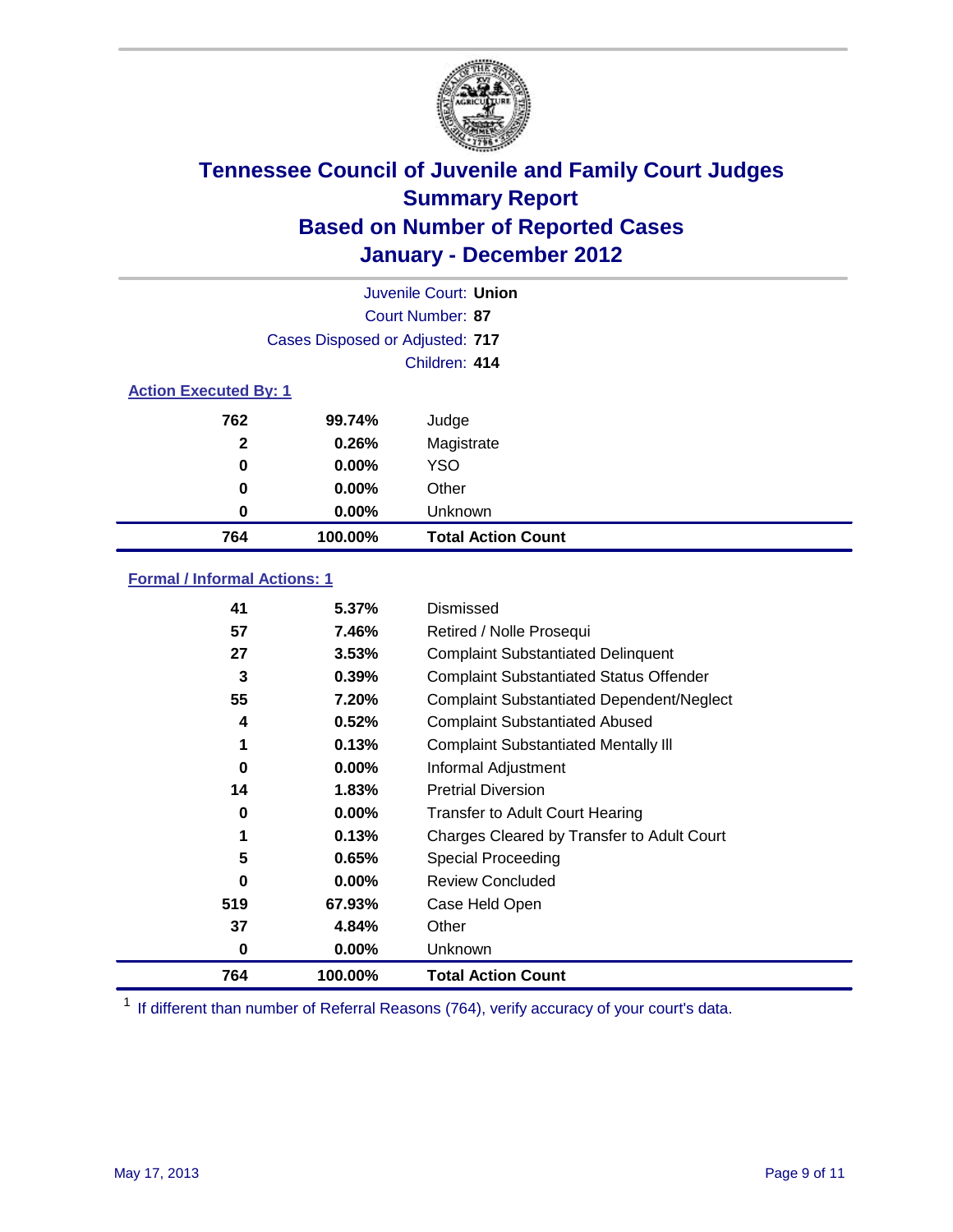

|                       |                                 | Juvenile Court: Union                                 |
|-----------------------|---------------------------------|-------------------------------------------------------|
|                       |                                 | Court Number: 87                                      |
|                       | Cases Disposed or Adjusted: 717 |                                                       |
|                       |                                 | Children: 414                                         |
| <b>Case Outcomes:</b> |                                 | There can be multiple outcomes for one child or case. |
| 36                    | 4.31%                           | <b>Case Dismissed</b>                                 |
| 59                    | 7.07%                           | Case Retired or Nolle Prosequi                        |
| 1                     | 0.12%                           | Warned / Counseled                                    |
| 306                   | 36.65%                          | Held Open For Review                                  |
| 14                    | 1.68%                           | Supervision / Probation to Juvenile Court             |
| 0                     | 0.00%                           | <b>Probation to Parents</b>                           |
| 17                    | 2.04%                           | Referral to Another Entity for Supervision / Service  |
| 6                     | 0.72%                           | Referred for Mental Health Counseling                 |
| 9                     | 1.08%                           | Referred for Alcohol and Drug Counseling              |
| 0                     | 0.00%                           | <b>Referred to Alternative School</b>                 |
| 0                     | 0.00%                           | Referred to Private Child Agency                      |
| 6                     | 0.72%                           | Referred to Defensive Driving School                  |
| 1                     | 0.12%                           | Referred to Alcohol Safety School                     |
| 3                     | 0.36%                           | Referred to Juvenile Court Education-Based Program    |
| 0                     | 0.00%                           | Driver's License Held Informally                      |
| 0                     | 0.00%                           | <b>Voluntary Placement with DMHMR</b>                 |
| 0                     | 0.00%                           | <b>Private Mental Health Placement</b>                |
| 0                     | 0.00%                           | <b>Private MR Placement</b>                           |
| 0                     | 0.00%                           | Placement with City/County Agency/Facility            |
| 6                     | 0.72%                           | Placement with Relative / Other Individual            |
| 15                    | 1.80%                           | Fine                                                  |
| 7                     | 0.84%                           | <b>Public Service</b>                                 |
| 1                     | 0.12%                           | Restitution                                           |
| 1                     | 0.12%                           | <b>Runaway Returned</b>                               |
| 13                    | 1.56%                           | No Contact Order                                      |
| 0                     | 0.00%                           | Injunction Other than No Contact Order                |
|                       | 0.12%                           | <b>House Arrest</b>                                   |
| 0                     | 0.00%                           | <b>Court Defined Curfew</b>                           |
| 0                     | 0.00%                           | Dismissed from Informal Adjustment                    |
| 1                     | 0.12%                           | <b>Dismissed from Pretrial Diversion</b>              |
| 0                     | 0.00%                           | Released from Probation                               |
| 0                     | 0.00%                           | <b>Transferred to Adult Court</b>                     |
| 0                     | $0.00\%$                        | <b>DMHMR Involuntary Commitment</b>                   |